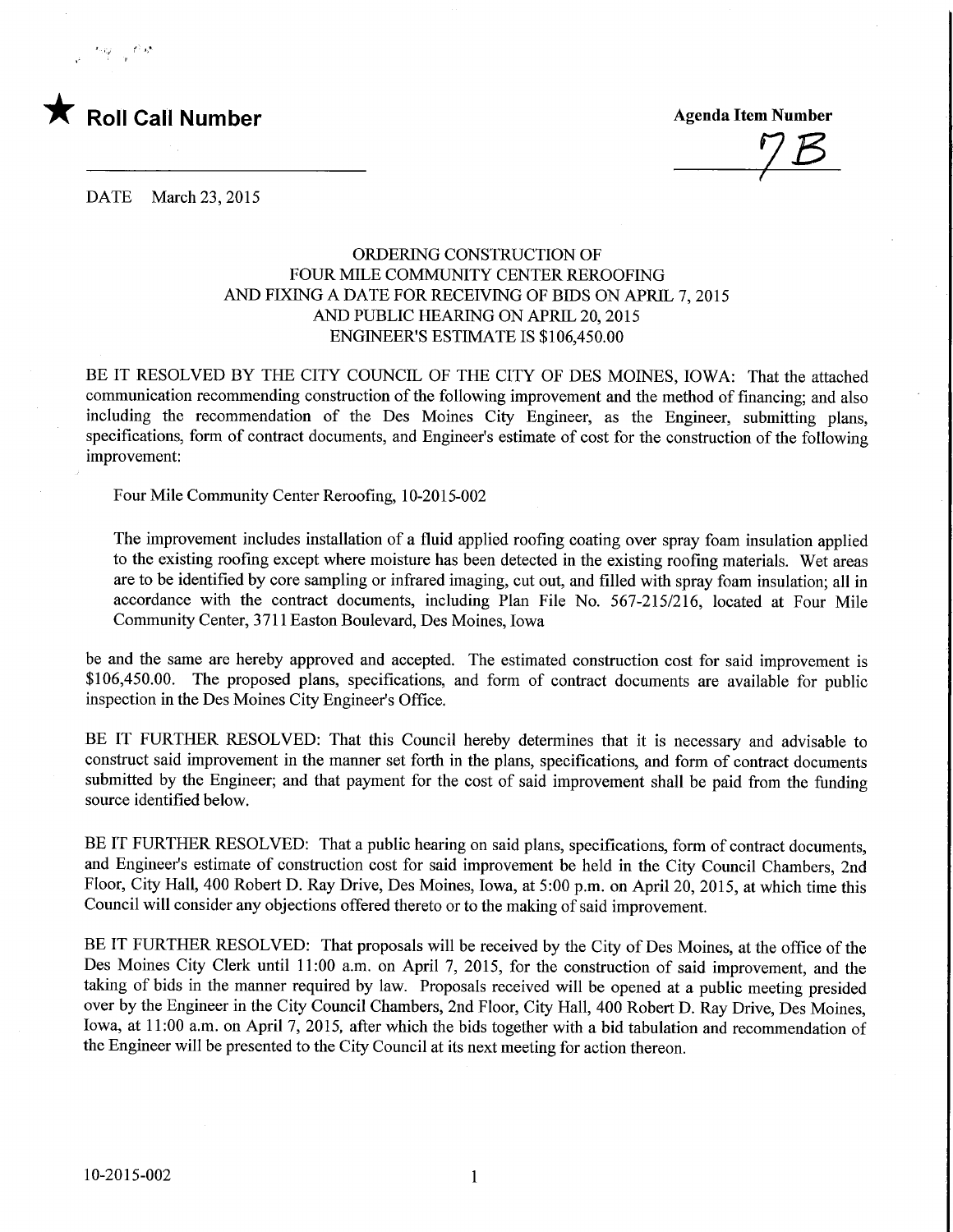

**Agenda Item Number** 

DATE March 23, 2015

BE IT FURTHER RESOLVED: That an appropriate Notice to Bidders and Notice of Public Hearing for said improvement be published in the Des Moines Register as provided and directed by Chapter 26 and/or 314, Code of Iowa.

(City Council Communication Number  $/5$ - $/52$  attached.)

Moved by to adopt.

FORM APPROVED: FUNDS AVAILABLE

ronds AVAILABLE

Daniel E. Ritter Interim Des Moines Finance Director

Kathleen Vanderpool Deputy City Attorney

Funding Source: 2015-2016 CIP, Page Building - 9, Municipal Building Reroofing, BL044, G. O. Bonds

| <b>COUNCIL ACTION</b> | <b>YEAS</b> | <b>NAYS</b>     | <b>PASS</b> | <b>ABSENT</b> |  |  |
|-----------------------|-------------|-----------------|-------------|---------------|--|--|
| <b>COWNIE</b>         |             |                 |             |               |  |  |
| <b>COLEMAN</b>        |             |                 |             |               |  |  |
| <b>GATTO</b>          |             |                 |             |               |  |  |
| <b>GRAY</b>           |             |                 |             |               |  |  |
| <b>HENSLEY</b>        |             |                 |             |               |  |  |
| <b>MAHAFFEY</b>       |             |                 |             |               |  |  |
| <b>MOORE</b>          |             |                 |             |               |  |  |
| <b>TOTAL</b>          |             |                 |             |               |  |  |
| <b>MOTION CARRIED</b> |             | <b>APPROVED</b> |             |               |  |  |
|                       |             |                 |             |               |  |  |
|                       |             |                 |             | - -           |  |  |

I, Diane Rauh, City Clerk of said City Council, hereby certify that at a meeting of the City Council, held on the above date, among other proceedings the above was adopted.

IN WITNESS WHEREOF, I have hereunto set my hand and affixed my seal the day and year first above written.

Mayor